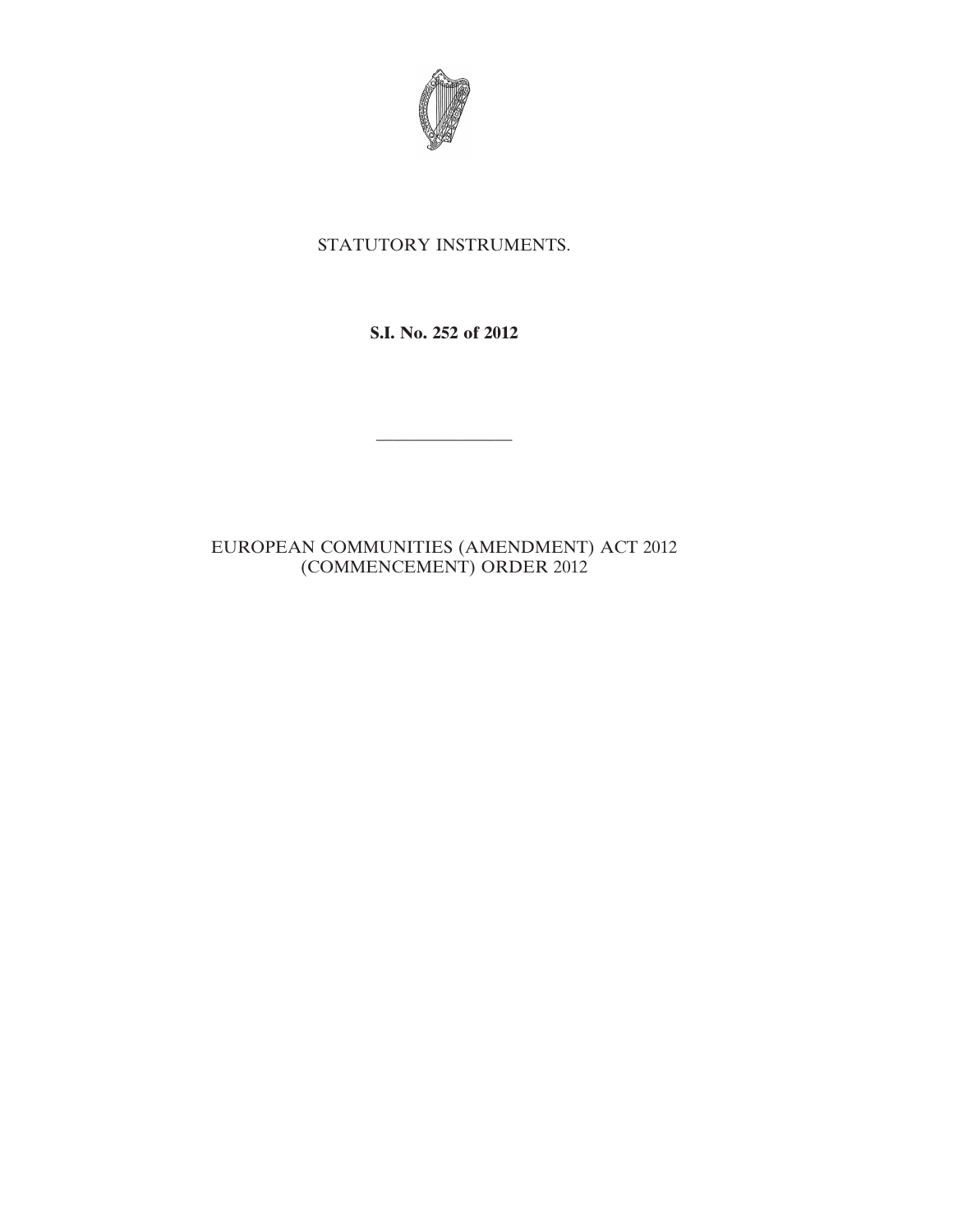## EUROPEAN COMMUNITIES (AMENDMENT) ACT 2012 (COMMENCEMENT) ORDER 2012

I, EAMON GILMORE, Minister for Foreign Affairs and Trade, in exercise of the powers conferred on me by section 2(3) of the European Communities (Amendment) Act 2012 (No. 21 of 2012), hereby order as follows:

1. This Order may be cited as the European Communities (Amendment) Act 2012 (Commencement) Order 2012.

2. The 16 day of July 2012 is appointed as the day on which the European Communities (Amendment) Act 2012 (No. 21 of 2012) other than in so far as it relates to paragraphs (ii), (iii) and (iv) of the definition inserted by section 1 of that Act in the European Communities Act 1972 shall come into operation.



GIVEN under my Official Seal, 16 July 2012.

> EAMON GILMORE, Minister for Foreign Affairs and Trade.

*Notice of the making of this Statutory Instrument was published in "Iris Oifigiúil" of* 20*th July*, 2012.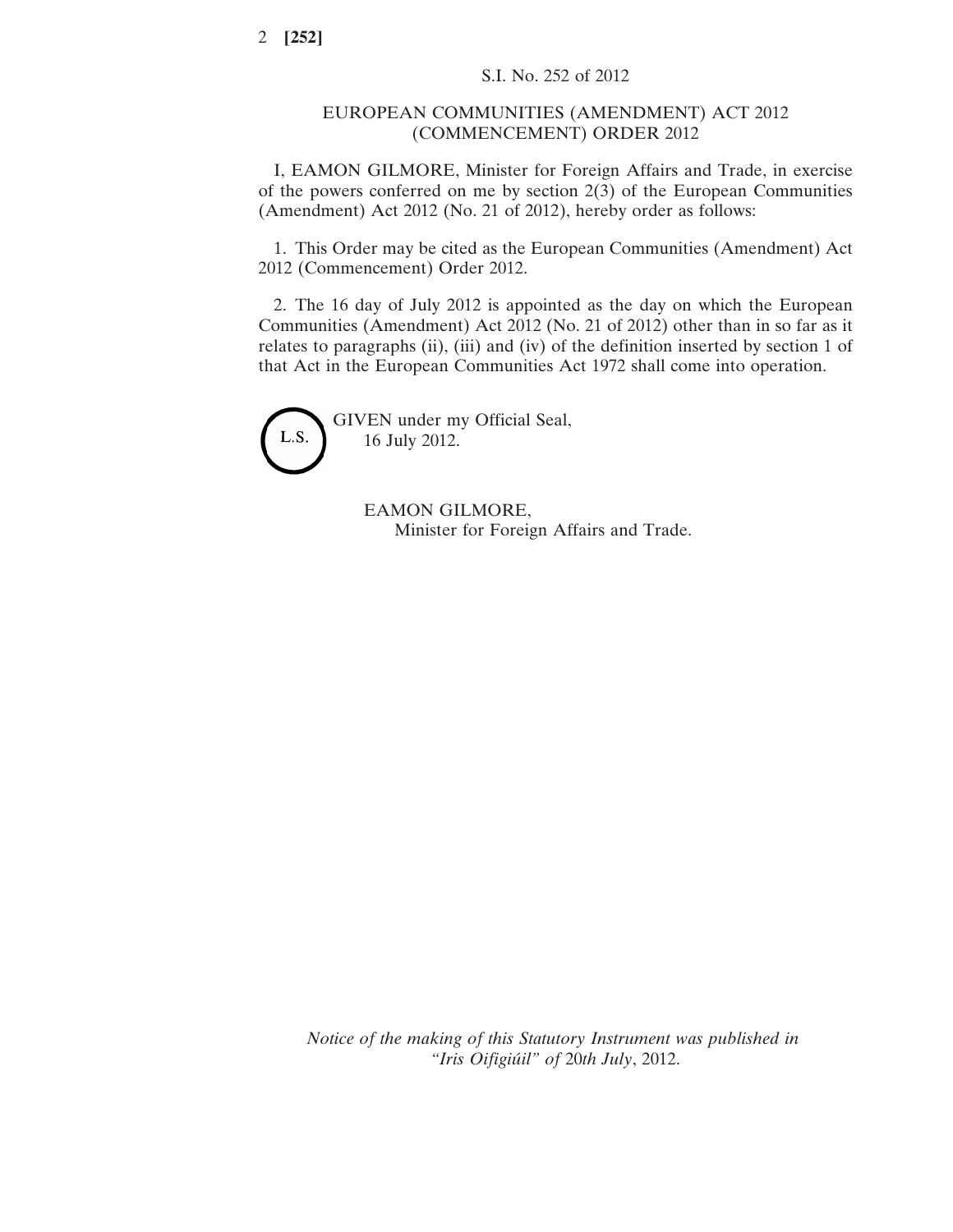**[252]** 3

## EXPLANATORY NOTE

*(This note is not part of the Instrument and does not purport to be a legal interpretation.)*

This Order appoints the 16 day of July 2012 as the day on which the European Communities (Amendment) Act 2012 comes into operation insofar as it relates to the Protocol, done at Brussels on the 23rd day of June 2010, amending the Protocol on transitional provisions annexed to the Treaty on European Union, to the Treaty on the Functioning of the European Union and to the Treaty establishing the European Atomic Energy Community.